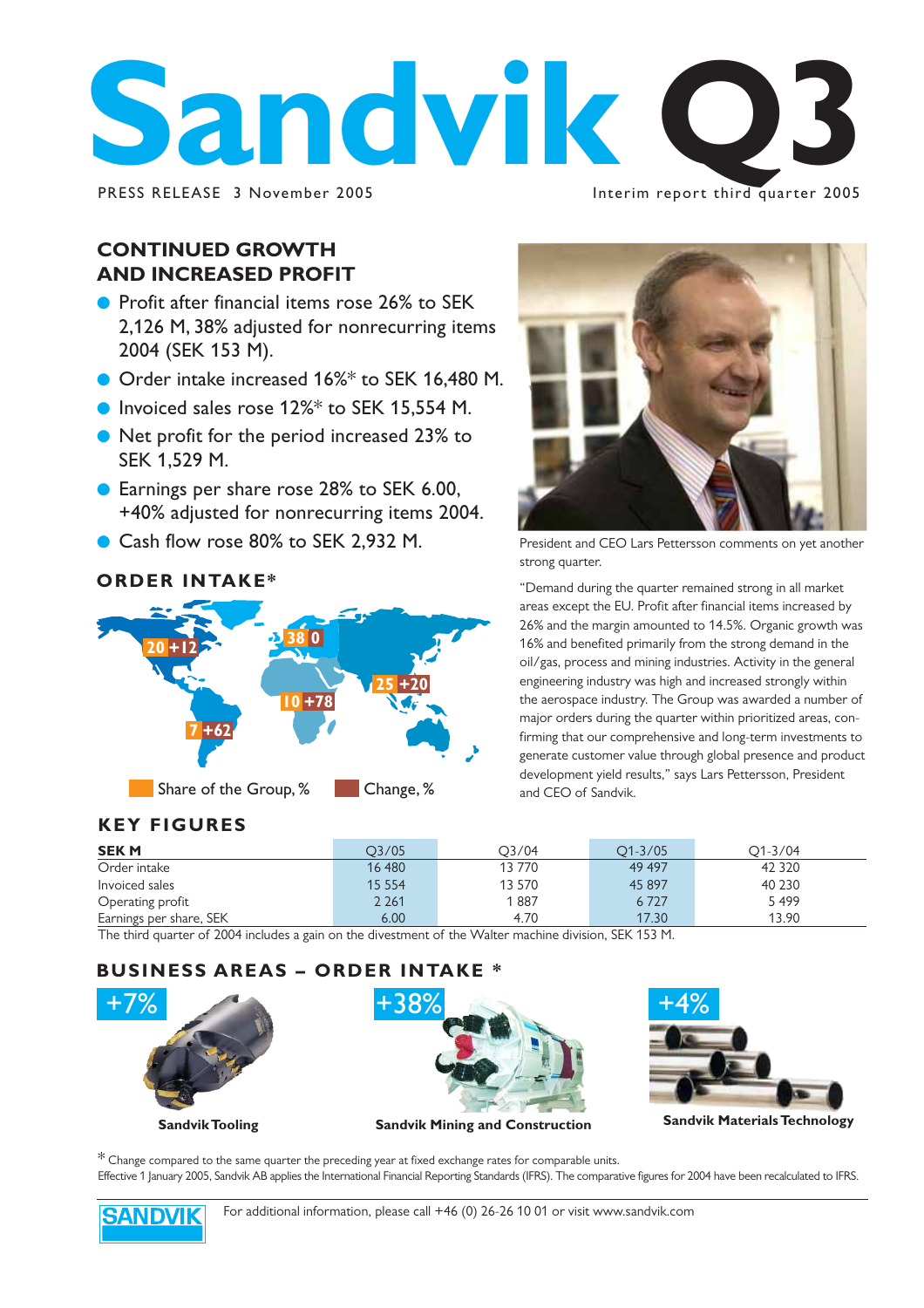# **Financial overview**

| <b>INCOME STATEMENT</b>                    | Q <sub>3</sub>  | Q <sub>3</sub> | Change    | $O1-3$          | $O1-3$       | Change    |
|--------------------------------------------|-----------------|----------------|-----------|-----------------|--------------|-----------|
| <b>SEKM</b>                                | 2005            | 2004           | ℅         | 2005            | 2004         | $\%$      |
| Order intake                               | 16 480          | 13 770         | $+20^{1}$ | 49 497          | 42 3 20      | $+17^{1}$ |
| Invoiced sales                             | 15 5 5 4        | 13 570         | $+15^{2}$ | 45 897          | 40 230       | $+14^{2}$ |
| Operating profit $3$ )<br>$\%$             | 2 2 6 1<br>14.5 | 1887<br>13.9   | $+20$     | 6727<br>14.7    | 5499<br>13.7 | $+22$     |
| Profit after financial items $3$ )<br>$\%$ | 2 1 2 6<br>13.7 | 1693<br>12.5   | $+26$     | 6 2 5 3<br>13.6 | 4969<br>12.4 | $+26$     |
| Profit for the period<br>$\%$              | 1529<br>9.8     | 1 2 4 8<br>9.2 | $+23$     | 4 5 0 0<br>9.8  | 3706<br>9.2  | $+21$     |
| of which, shareholders' interest           | 1458            | 1 1 8 8        | $+23$     | 4 2 5 3         | 3 5 0 6      | $+21$     |
| Earnings per share. SEK*                   | 6.00            | 4.70           | $+28$     | 17.30           | 13.90        | $+24$     |

1) +16% and +18% at fixed exchange rates for comparable units.

2) +12% and +15% at fixed exchange rates for comparable units.

3) The third quarter of 2004 includes a gain on the divestment of the Walter machine division, SEK 153 M.

\*) Calculated on the basis of the shareholders' share of profit for the period.

The full effect of redemption yields SEK 6.15 in earnings per share in Q3 2005.

| O <sub>3</sub> | O <sub>3</sub> | Full-year |
|----------------|----------------|-----------|
| 2005           | 2004           | 2004      |
| 237 257        | 250 695        | 247 045   |
| 242 151        | 252 370        | 251 334   |
| 28             | 26             | 26        |
| 22.8           | 17.3           | 20.5      |
| 25.5           | 17.3           | 21.7      |
| 90.40          | 90.50          | 91.40     |
| 0.8            | 0.5            | 0.5       |
| 31             | 31             | 29        |
| 39 519         | 37 5 69        | 38 4 21   |
|                |                |           |

1) After redemption.

\*) Rolling 12 months.

### **ORDER INTAKE BY MARKET AREA**

|                    |              | O <sub>3</sub> 2005 |       |              | Q1-3 2005  |       |  |  |
|--------------------|--------------|---------------------|-------|--------------|------------|-------|--|--|
|                    | Order intake | $Change^*$          | Share | Order intake | $Change^*$ | Share |  |  |
| Market area        | SEK M        | %                   | %     | SEK M        | %          | %     |  |  |
| Europe             | 6 2 7 2      | 0                   | 38    | 21 190       | $+7$       | 43    |  |  |
| <b>NAFTA</b>       | 3 2 2 5      | $+12$               | 20    | 9 7 4 1      | $+18$      | 20    |  |  |
| South America      | 1 2 0 9      | $+62$               |       | 3 1 6 2      | $+53$      | 6     |  |  |
| Africa/Middle East | 1 5 7 9      | $+78$               | 10    | 3 4 7 9      | $+35$      | 7     |  |  |
| Asia/Australia     | 4 1 9 5      | $+20$               | 25    | 11 9 25      | $+27$      | 24    |  |  |
| Total              | 16 480       | $+16$               | 100   | 49 497       | $+18$      | 100   |  |  |

\* At fixed exchange rates for comparable units.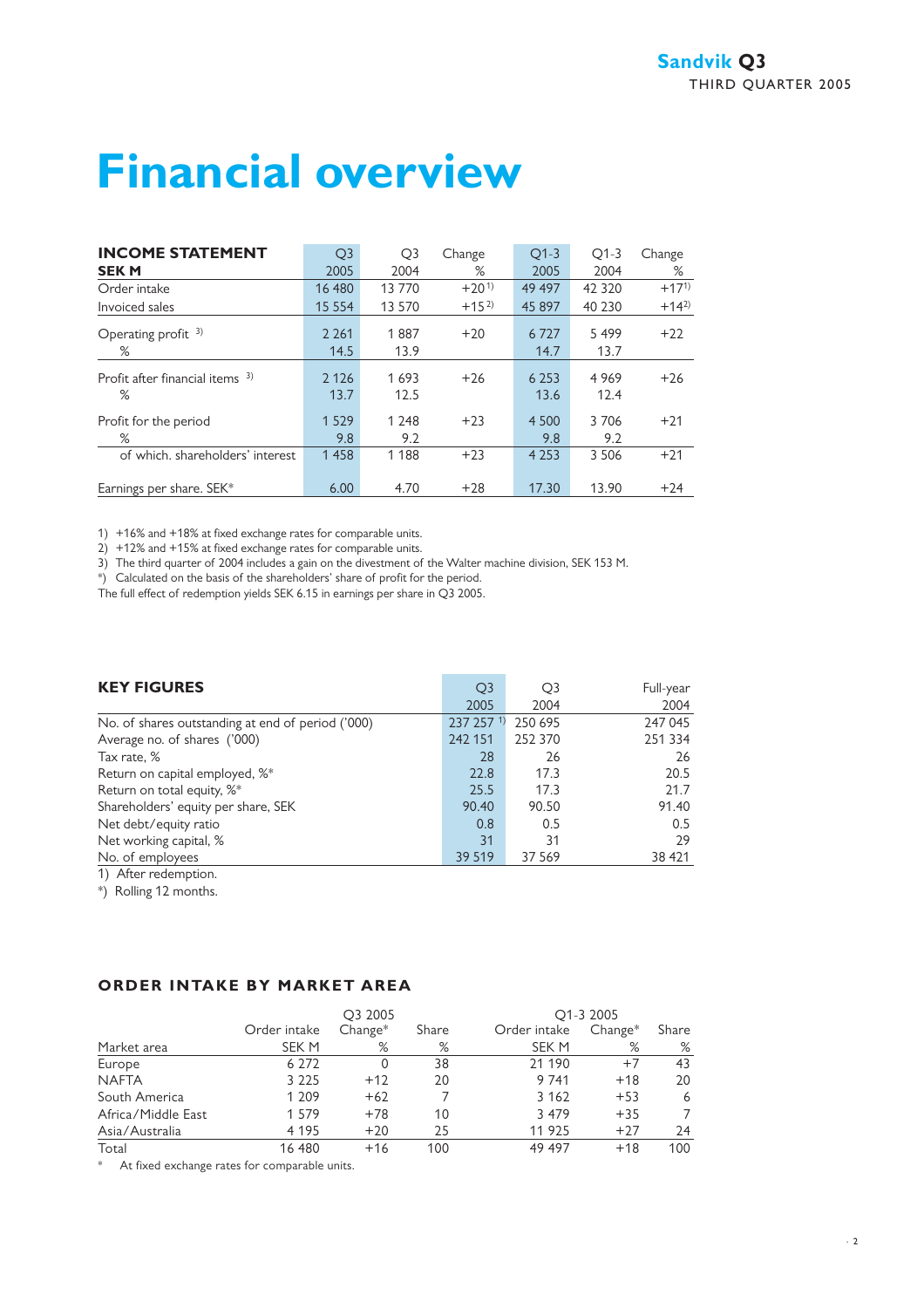# **Sales**





**Order intake** totaled SEK 16,480 M (13,770), representing a total increase of 20% and by 16% at fixed exchange rates for comparable units. Growth at fixed exchange rates and for comparable units was 7% for Sandvik Tooling and 38% for Sandvik Mining and Construction. The order intake for Sandvik Materials Technology rose by 4%, including a positive effect of approximately 10 percentage points as compensation for rising raw materials prices.

Order intake in Europe remained high and increased by 3%, taking into account a large project order in the preceding year. Development in the EU was mixed, with favorable activity in Germany and Scandinavia, while development in Southern Europe was weak. Demand in Eastern Europe continued to be highly positive. The business climate in NAFTA was stable and order intake rose, particularly in such investment-related industries as the oil/gas, mining and aerospace industries.

The positive development in South America continued as well as in Africa/Middle East where order intake rose by 78% compared with a year earlier, which was attributable to favorable demand from the mining industry and project orders within materials handling. Demand in Asia/Australia rose and growth remained highly

favorable in China, India and other parts of Southeast Asia as well as Australia.

The Asia/Australia market area accounted for 25% of the Group's total order intake.

Industrial conditions remained strong in Eastern Europe, NAFTA and Asia, particularly in investment-related areas such as the machinery, mining and construction industries, as well as in the oil/gas and process industries. Demand from the general engineering industry was at a high level, except for in the EU, with the exception of the export-related customer segments and the aerospace industry. Activity in the heavy vehicle industry remained favorable. Demand from the passenger car industry in NAFTA was stable and development was mixed in other markets. Activity in the aerospace industry was high and demand increased in Europe and NAFTA.

**Invoiced sales** amounted to SEK 15,554 M (13,570), a total increase of 15% and by 12% at fixed exchange rates for comparable units. The increase at fixed exchange rates and for comparable units was 7% for Sandvik Tooling, 19% for Sandvik Mining and Construction and 10% for Sandvik Materials Technology. Approximately 10 percentage points of the increase in Sandvik Materials Technology were attributable to higher raw materials prices.

| <b>CHANGE %</b> | <b>ORDER INTAKE</b> |       |       |        | <b>INVOICED SALES</b> |       |        |        |
|-----------------|---------------------|-------|-------|--------|-----------------------|-------|--------|--------|
|                 | O <sub>3</sub>      | O3    | O1-3  | $O1-3$ | O3                    | O3    | $O1-3$ | $O1-3$ |
|                 | 2005                | 2004  | 2005  | 2004   | 2005                  | 2004  | 2005   | 2004   |
| Price/volume    | $+16$               | $+26$ | $+18$ | $+17$  | $+12$                 | $+22$ | $+15$  | $+15$  |
| Structural      | 0                   | $-3$  | $-1$  | $-1$   | $-1$                  | $-1$  | $-1$   | $-1$   |
| Currency        | $+3$                | $-3$  |       | $-2$   | $+3$                  | $-3$  | $+1$   | $-2$   |
| Total           | $+20$               | $+19$ | $+17$ | $+13$  | $+15$                 | $+18$ | $+14$  | $+12$  |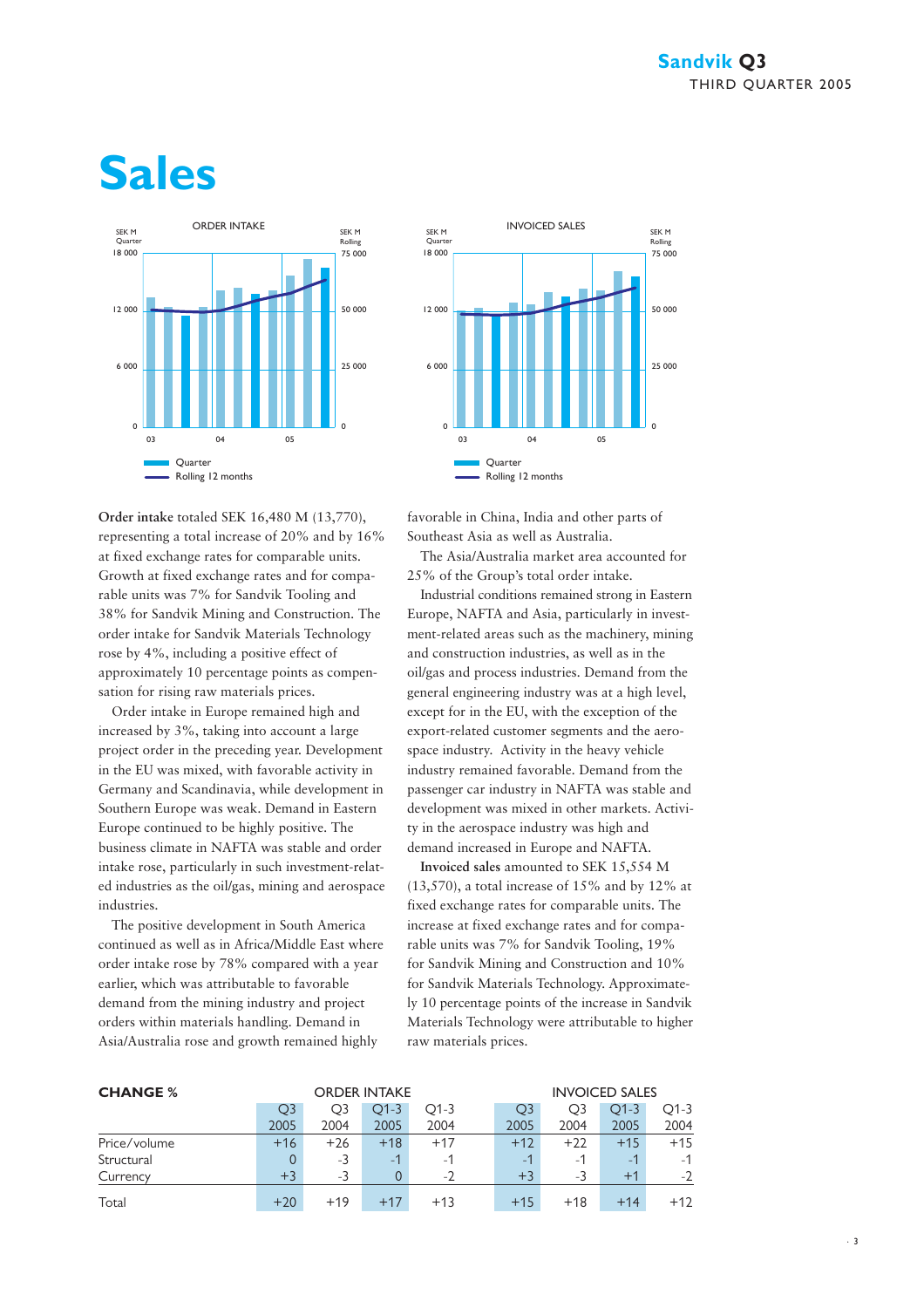

## **Earnings and return**

\* Excluding nonrecurring items in fourth quarter 2003. Adjusted for IFRS from first quarter 2004

**Operating profit** amounted to SEK 2,261 M, an increase of 20%, or 30% adjusted for the gain from divestment of Walter's machine division that affected earnings in the third quarter of 2004. The operating margin rose to 14.5% of invoiced sales (Q3 2004: 12.8% excluding divestment in Walter). The earnings improvement was attributable to higher sales volumes and prices as well as higher capacity utilization. Changed exchange rates had a positive effect on earnings of about SEK 90 M.

**Net financial expense** amounted to SEK 135 M (expense: 194). The result was affected by the market valuation of financial instruments for the stock options program and by interest rate differentials. **Profit after financial income and expenses** amounted to SEK 2,126 M (1,693), an increase of 26%, or 38% excluding nonrecurring items in 2004, 13.7% of invoiced sales. **The tax rate** was 28% and taxes amounted to SEK 597 M (445). **Profit for the period** increased by 23% to SEK 1,529 M (1,248). Earnings per share rose by



28% to SEK 6.00 (4.70). The increase was 40% adjusted for the gain from the divestment of Walter's machine division 2004.

**Cash flow** from operations amounted to SEK 2,932 M (1,630). Working capital declined by SEK 687 M. **Investments** amounted to SEK 1,003 M (501), of which company acquisitions SEK 100 M. Cash flow after investments was SEK 1,969 M (1,533) for the quarter.

Working capital as a percentage of invoiced sales amounted to 31% (31). The return on capital employed rose to 22.8% (20.5 for full-year 2004). The return on total equity was 25.5% (21.7 for full-year 2004). Interest-bearing liabilities and provisions, less cash and cash equivalents, resulted in a net debt of SEK 17,413 M (11,787). Cash and cash equivalents amounted to SEK 2,007 M (1,643) and loans to SEK 15,703 M (10,149).

The net debt/equity ratio was 0.8 (0.5). Sandvik made a private placement in the USA during the third quarter totaling USD 300 M.

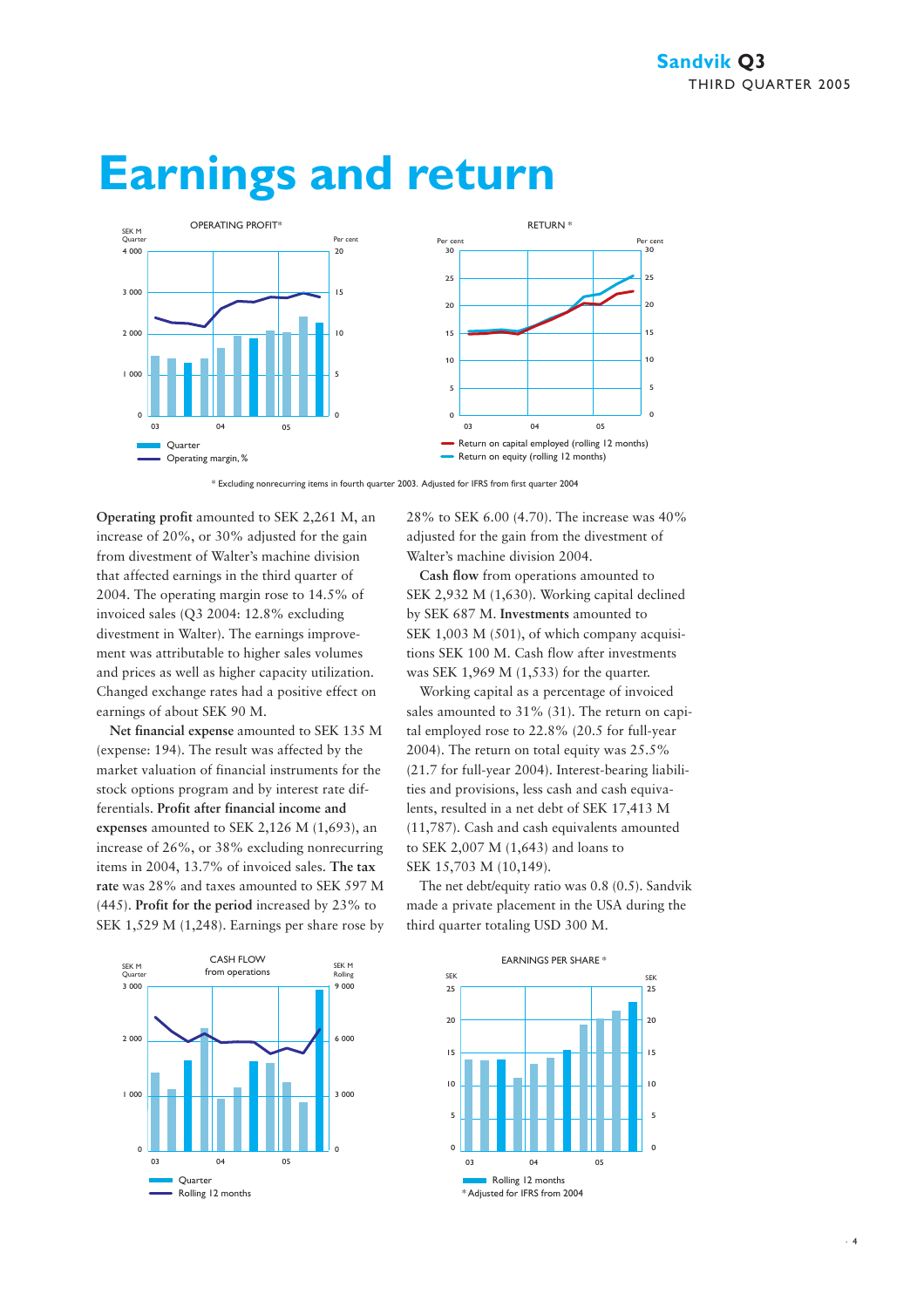# **Sandvik Tooling**

Sandvik Tooling's order intake amounted to SEK 5,089 M (4,668), which was an increase of 7% at fixed exchange rates for comparable units. Invoiced sales totaled SEK 5,066 M (4,745), an increase from the preceding year of 7% at fixed exchange rates for comparable units. The price trend was positive and the business area's market shares increased.

The market trend remained positive. Demand from the general engineering, oil/gas, aerospace and heavy vehicle industries was high. Activity within the automotive industry was favorable in Eastern Europe, parts of the EU and Asia. Sales rose sharply in South America and Asia.

The latest products from Sandvik Tooling's brands were demonstrated at the EMO trade show in Hannover, Germany, with 160,000 visitors. Walter presented the new generation of Tigertec™ inserts, the product family that has largely contributed to Walter's sharp sales and profitability growth in recent years. Modernization of production plants continued, with major

investment decisions in Germany and Italy, among other countries, while at the same time expansion of the production plant in Westminster in the USA developed as planned.

Operating profit in the third quarter amounted to SEK 1,074 M (1,028), an increase of 4% or 23% adjusted for the gain from the divestment of Walter's machine division, which affected earnings in the third quarter of 2004. The operating margin totaled 21.2% (Q3 2004: 18.4, excluding sale of machine division). The profit increase was mainly attributable to higher volume and price, high capacity utilization and efficiency enhancement programs. The return on capital employed rose to 30.7% (22.4).

In September, 10% of the equity in the Chinese metal powder producer Gesac was acquired. Gesac's main operations focus on producing powders of tungsten carbide and similar materials. Gesac's annual sales amount to about SEK 500 M. The acquisition is conditional on the approval of the Chinese authorities.



Sandvik Tooling's products attracted heavy attention at the EMO trade show in Hannover, Germany in September. Shown is Sandvik Coromant's stand.

### **SANDVIK TOOLING**

|                            | Q <sub>3</sub> | O3      | Change | $O1-3$   | $O1-3$  | Change |
|----------------------------|----------------|---------|--------|----------|---------|--------|
| SEK M                      | 2005           | 2004    | %      | 2005     | 2004    | %      |
| Order intake               | 5 0 8 9        | 4 6 6 8 | $+7*$  | 15 633   | 14766   | $+9*$  |
| Invoiced sales             | 5 0 6 6        | 4745    | $+7*$  | 15 3 3 7 | 14 4 43 | $+9*$  |
| Operating profit           | 1 0 7 4        | 1 0 28  | $+4**$ | 3 2 3 4  | 2880    | $+12$  |
| %                          | 21.2           | 21.7    |        | 21.1     | 19.9    |        |
| Return on capital employed | 30.7           | 22.4    |        |          |         |        |
| Number of employees        | 15 0 55        | 14 677  | $+3$   |          |         |        |

at fixed exchange rates for comparable units.

operating profit in third quarter 2004 included a gain of SEK 153 M on divestment of Walter's machine division. Excluding this gain, profit in Q3 2005 rose by 23%.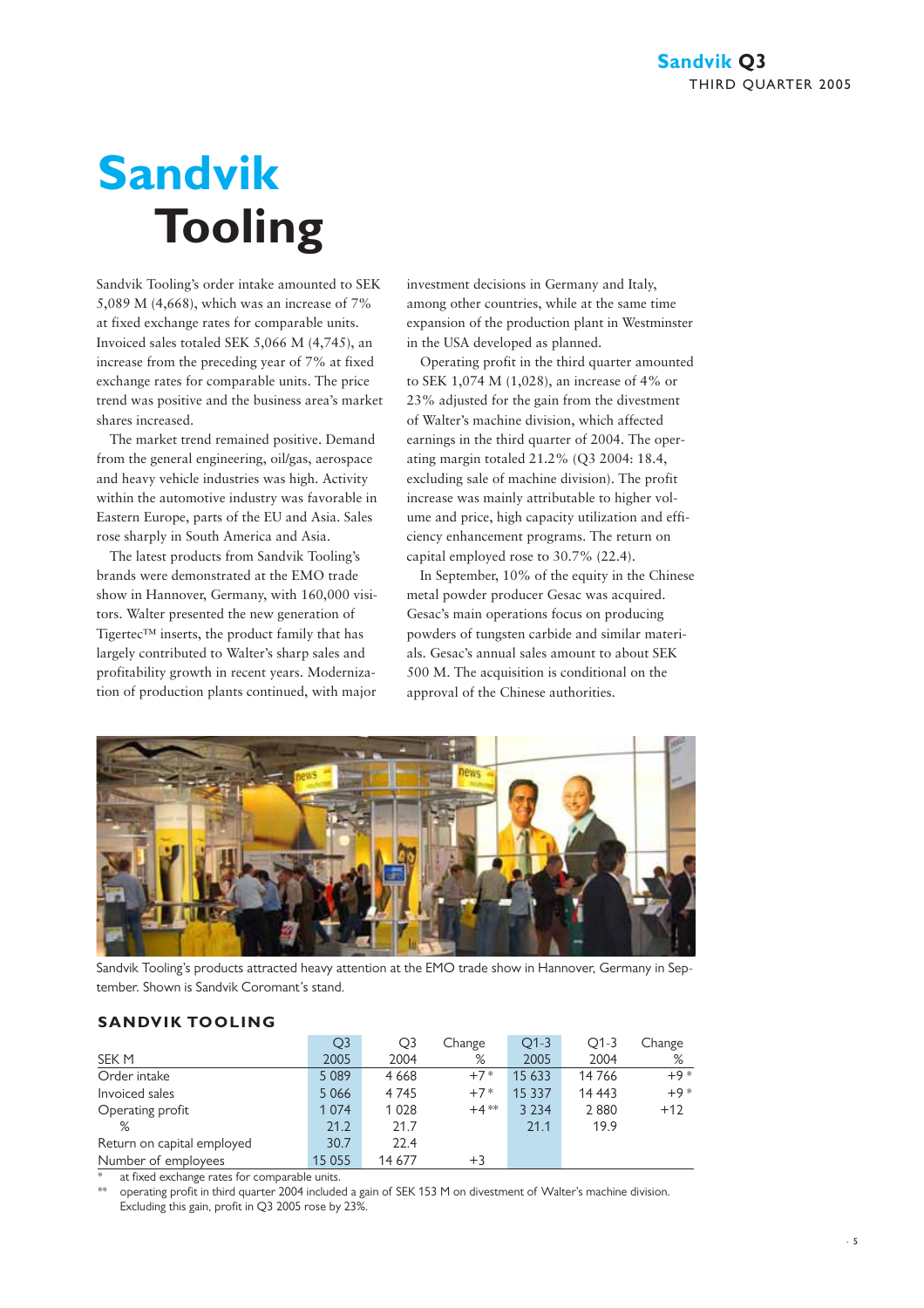# **Sandvik Mining and Construction**

Sandvik Mining and Construction's order intake amounted to SEK 6,283 M (4,366), an increase of 38% at fixed exchange rates for comparable units.

The market trend remained positive and demand was high for base metals, precious metals and coal. Customers' high production rates, combined with new investments, meant that demand for the business area's machines, tools and service for the mining industry worldwide remained very high. Demand from the construction industry was favorable and was strengthened in Eastern Europe, NAFTA and Asia.

The Surface Mining customer segment received a number of major orders in the quarter totaling SEK 1,000 M. The orders are for customized plants for, among other applications, handling of iron ore in Saudi Arabia and Brazil as well as coal in Australia.

Invoiced sales rose by 19% at fixed exchange rates for comparable units and amounted to SEK 5,409 M (4,330).

In the third quarter, operating profit rose by 57% to SEK 730 M (466) or 13.5% of invoiced sales. The increase was due mainly to higher volumes and high capacity utilization. The return on capital employed increased to 25.1 % (20.3). Expansion of capacity through the establishment of assembly plants in Poland, India and China continues as planned. Sandvik acquired from the American company Smith International Inc., Houston, Texas, Smith International's 50% share of Sandvik Smith AB.

In September, an agreement was announced

with Hagby-Asahi, Sweden, covering a contract that strengthens both companies' positions in the area of equipment and tools for mineral exploration. In accordance with the agreement, Sandvik Mining and Construction becomes distributor for mineral exploration drill rigs and coring tools from Hagby-Asahi in such major mining markets as Latin America, Africa, Australia and the former Soviet republics.

Sandvik Mining and Construction and the South African mining company Lonmin Plc have signed a Memorandum of Understanding on long-term cooperation related to mechanized mining of platinum.



Lars Josefsson (left), President of Sandvik Mining and Construction, and Alistair Ross, President of Lonmin's Platinum Operations, after signing the cooperation agreement.

|                            | O <sub>3</sub> | O3      | Change | $O1-3$  | $O1-3$  | Change |
|----------------------------|----------------|---------|--------|---------|---------|--------|
| SEK <sub>M</sub>           | 2005           | 2004    | %      | 2005    | 2004    | %      |
| Order intake               | 6 2 8 3        | 4 3 6 6 | $+38*$ | 17 191  | 12878   | $+32*$ |
| Invoiced sales             | 5 4 0 9        | 4 3 3 0 | $+19*$ | 14 8 63 | 12 102  | $+20*$ |
| Operating profit           | 730            | 466     | $+57$  | 1880    | 1 3 0 3 | $+44$  |
| %                          | 13.5           | 10.8    |        | 12.6    | 10.8    |        |
| Return on capital employed | 25.1           | 20.3    |        |         |         |        |
| Number of employees        | 10 452         | 9432    | $+11$  |         |         |        |

#### **SANDVIK MINING AND CONSTRUCTION**

At fixed exchange rates for comparable units.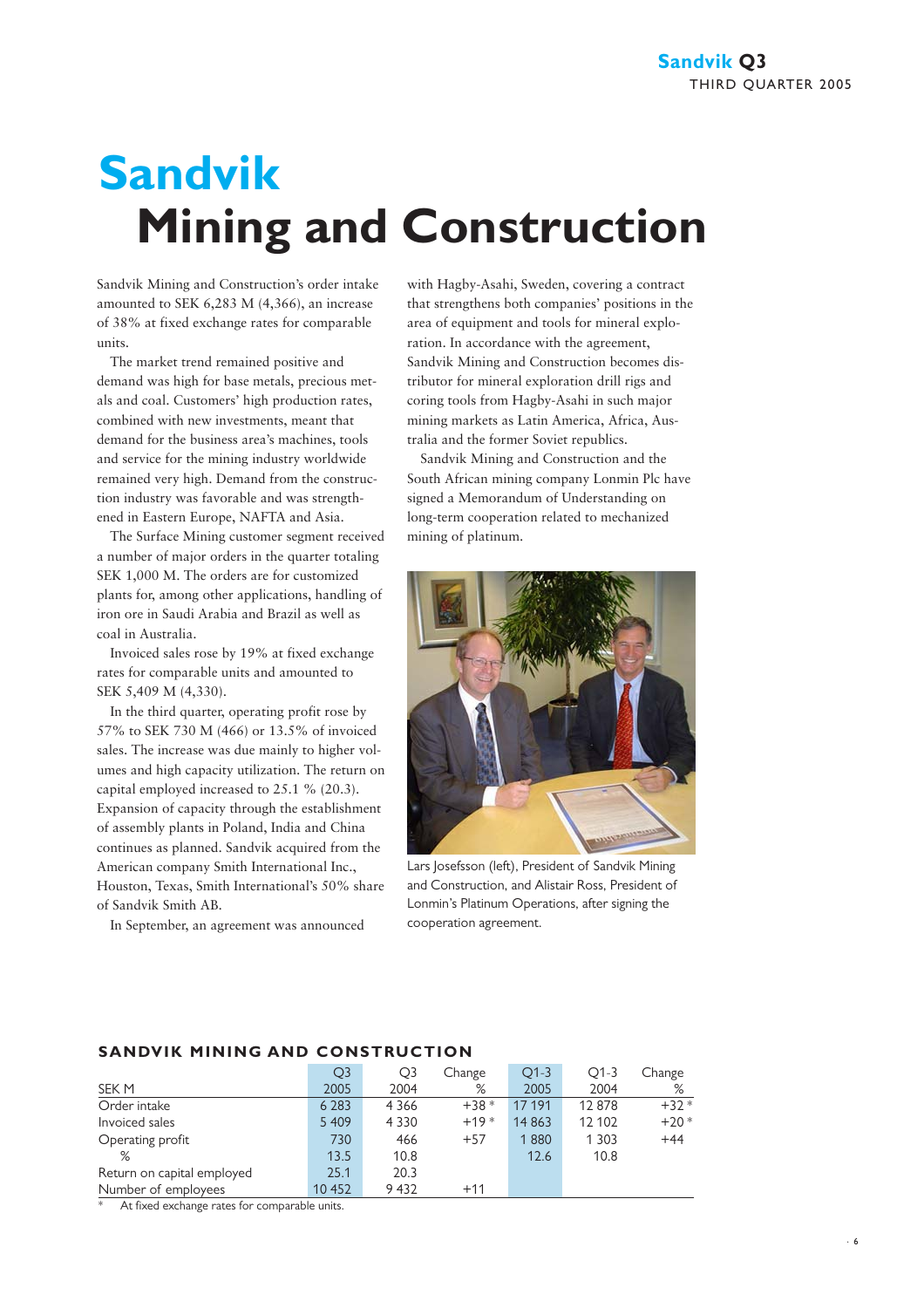# **Sandvik Materials Technology**

Sandvik Materials Technology's order intake totaled SEK 3.922 M (3.674), which was an increase from the preceding year of 4% at fixed exchange rates for comparable units. Invoiced sales amounted to SEK 3,890 M (3,447), up 10% at fixed exchange rates for comparable units. Price surcharges for higher raw material prices positively affected order intake and invoiced sales by about 10 percentage points. This means that order intake and invoicing were unchanged in comparable terms.

Business conditions remained favorable for special products to such investment-related customer segments as the oil/gas, process and aerospace industries. An order was received during the quarter for Sandvik Sanicro28™ seamless production tubes to the oil/gas industry in the Middle East for more than SEK 1 billion. Deliveries will be made during the next three years, beginning in the fourth quarter of 2005. The current order will be included in order intake successively, from and including the fourth quarter.

The order intake from the general engineering industry and consumer-related customer segments was favorable in NAFTA and parts of Asia. In contrast, the situation weakened in the EU area for standard products.

Operating profit in the third quarter rose 2% and amounted to SEK 292 M (287) or 7.5% of invoiced sales. The decline compared to the first two quarters of 2005 is a normal seasonal effect, but was also affected by the lower demand for standard products in the EU. This meant that capacity utilization in the third quarter was lower than in the year-earlier period. Operating



The oil/gas industry continues to be one of the most important customer segments for Sandvik Materials Technology. An order was received in the quarter for production tubes for gas recovery in the Middle East. The order value exceeds SEK 1 billion and deliveries will be made during the next three years.

profit was also affected by costs for restructuring measures. The return on capital employed rose to 12.1% (10.5).

|                            | O <sub>3</sub> | O3      | Change | $O1-3$  | $O1-3$ | Change |
|----------------------------|----------------|---------|--------|---------|--------|--------|
| SEK M                      | 2005           | 2004    | %      | 2005    | 2004   | %      |
| Order intake               | 3 9 2 2        | 3 6 7 4 | $+4*$  | 13 012  | 11 428 | $+14*$ |
| Invoiced sales             | 3890           | 3 4 4 7 | $+10*$ | 12 0 74 | 10 475 | $+15*$ |
| Operating profit           | 292            | 287     | $+2$   | 1 1 5 6 | 951    | $+22$  |
| %                          | 7.5            | 8.3     |        | 9.6     | 9.1    |        |
| Return on capital employed | 12.1           | 10.5    |        |         |        |        |
| Number of employees        | 8 4 1 2        | 8 1 2 9 | $+3$   |         |        |        |

### **SANDVIK MATERIALS TECHNOLOGY**

At fixed exchange rates for comparable units, including surcharges for higher raw material prices with approx.10%.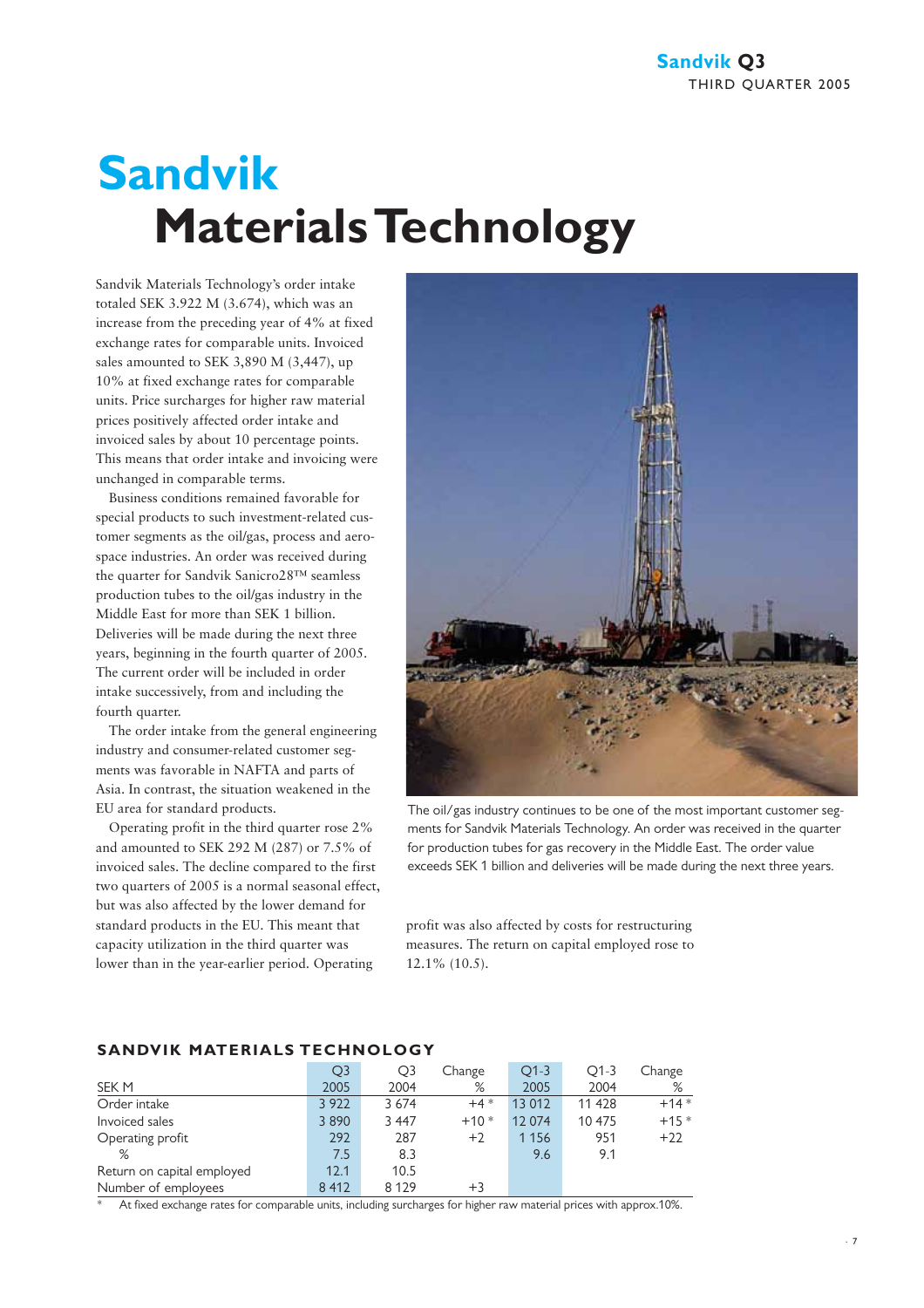## **First nine months of 2005**

Order intake for the first nine months of the year amounted to SEK 49,497 M (42,320), which was an increase of 17% in total and 18% at fixed exchange rates for comparable units. Invoiced sales amounted to SEK 45,897 M (40,230), which was an increase of 14% in total and 15% at fixed exchange rates for comparable units.

Operating profit for the period January-September amounted to SEK 6,727 M (5,499), which was an increase of SEK 1,228 M, or 22% (26% excluding the gain from the divestment of Walter's machine division). The operating margin was 14.7% (13.7) of invoiced sales. Changed exchange rates had a negative impact of about SEK 40 M on profits from the beginning of the year.

Net financial expense was SEK 474 M

## **Parent Company**

The Parent Company's invoicing was SEK 11,157 M (9,342) and operating profit amounted to SEK 244 M (716). Interest-bearing liabilities and provisions, less cash and cash equiva(expense: 530) and profit after financial items amounted to SEK 6,253 M (4,969), an increase of 26 %. The tax rate was 28% and the profit for the period totaled SEK 4,500 M (3,706). Earnings per share totaled SEK 17.30 (13.90, or 13.50 adjusted for the gain from the divestment of Walter's machine division).

Cash flow from operations was SEK 5,060 M (3,729). The Group's investments in fixed assets totaled SEK 2,347 M (1,961). Company acquisitions totaled SEK 128 M. After investments, acquisitions and divestments, cash flow amounted to SEK 2,701 M (2,189).

The number of employees totaled 39,519 (38,421 at 31 December 2004), which was an increase of 1,098 persons for comparable units from the beginning of the year.

lents and interest-bearing assets amounted to SEK 11,646 M (3,005 at 31 December 2004). Investments in fixed assets amounted to SEK 610 M (546).

## **Share redemption completed**

On 28 June 2005, an Extraordinary General Meeting decided to redeem 9,787,361 shares and cancel 16,522,000 shares previously repurchased.

Following registration of the above and payment at the beginning of July, the effect is:

- Sandvik AB's share capital has been reduced by SEK 157,856,166 and amounts to SEK 1,423,544,610. The number of shares outstanding totals 237,257,435.
- Sandvik AB's statutory reserve increased by

SEK 256,988,166.

- Sandvik AB's unrestricted equity declined by SEK 4,063,013,205. The Group's interest-bearing liabilities increased by SEK 3,963,881,205.
- The effect of the above is that earnings per share rose by approximately 1% in the third quarter. At full effect from the fourth quarter of 2005, earnings per share will increase by 3% as a result of the redemption program.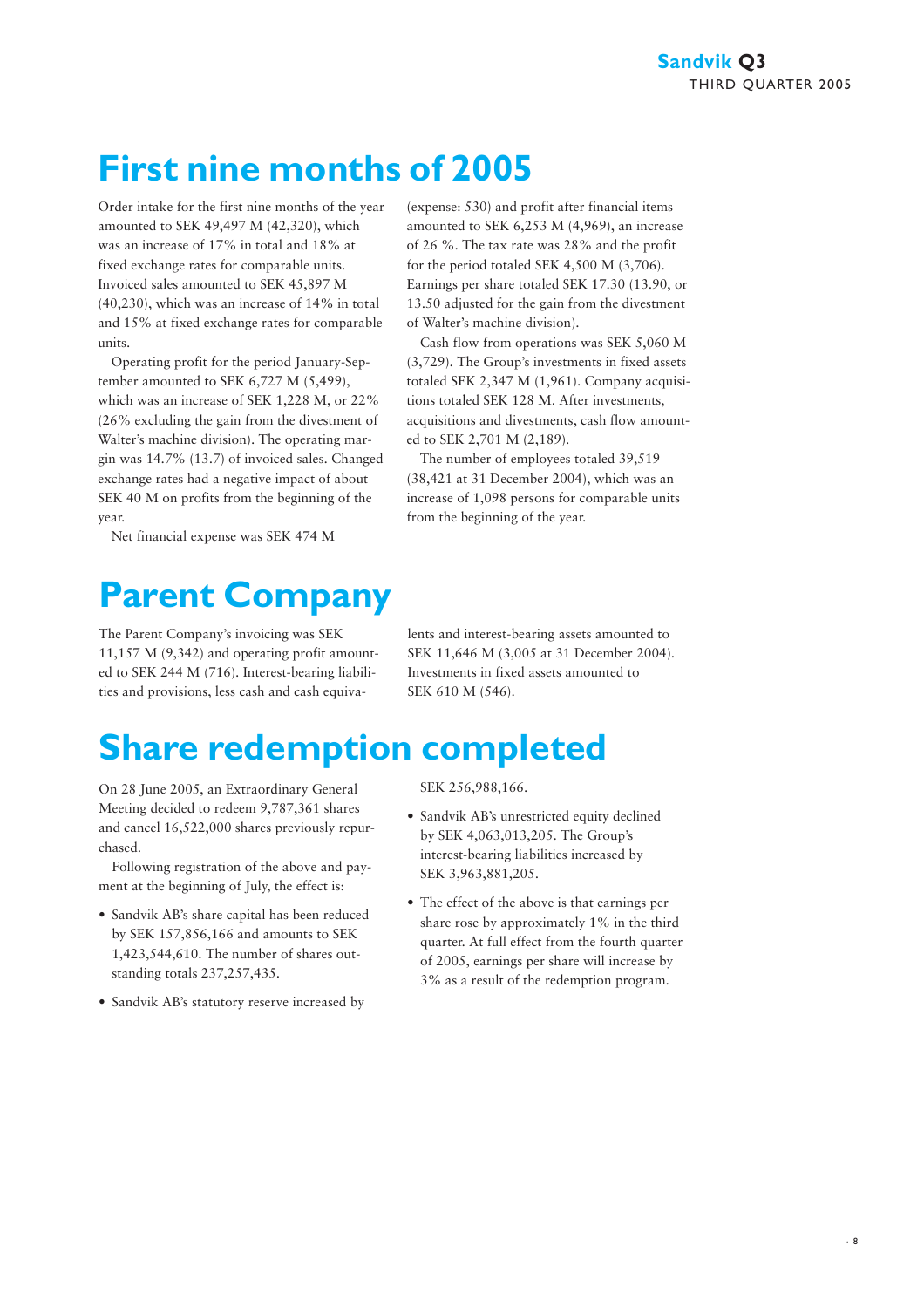## **Accounting principles**

Effective 1 January 2005, Sandvik AB applies International Financial Reporting Standards (IFRS) in its financial reporting. This interim report was prepared in accordance with IFRS, applying IAS 34, Interim Financial Reporting, and in line with the IFRS principles expected to be applied on 31 December 2005. IFRS is subject to continual review and, accordingly, changes may occur during 2005.

The applied accounting principles, changes compared with previously applied principles and the financial effects of changes in accounting principles as well as recalculated comparative figures, are show in the separate document "Sandvik AB – Effect of the transition to International

Financial Reporting Standards (IFRS)" which was published on 31 March 2005 (the document is available at Sandvik's website: www.sandvik.com).

Effective 1 January 2005, Sandvik has chosen to apply hedge accounting in accordance with "Amendment to IAS 39 – Cash Flow Hedge Accounting of Forecast Intragroup Transactions," published by IASB (International Accounting Standards Board) in April 2005. This standard permits hedge accounting of forecast internal goods transactions. Profit after tax for the first nine months would have been adversely affected in an amount of SEK -280 M, if such hedge accounting had not been applied.

Sandviken, 3 November 2005

Sandvik AB; (publ)

Lars Pettersson President and CEO

#### Appendices:

1. Group summary.

2. Invoicing and operating profit.

The Company's auditors have not conducted a special audit of this report.

The Sandvik Group's earnings for the fourth quarter and full-year 2005 will be published on 8 February 2006.

Sandvik Annual General Meeting will be held in Sandviken 2 May 2006.

For additional information, please call +46 (26)26 10 01. A combined presentation and telephone conference will be held on 3 November at 2.00 p.m. at Operaterrassen, in Stockholm. For further information, visit www.sandvik.com

**POSTAL ADDRESS** Sandvik AB Group Communications SE-811 81 Sandviken

**PUBLIC COMPANY (publ) PHONE AND FAX** Corp. Reg. No: 556000-3468 VAT No: SE663000060901  $+46$  26  $-26$  00 00 +46 26 - 26 10 43

**WEB SITE AMD E-MAIL** www.sandvik.com info.group@sandvik.com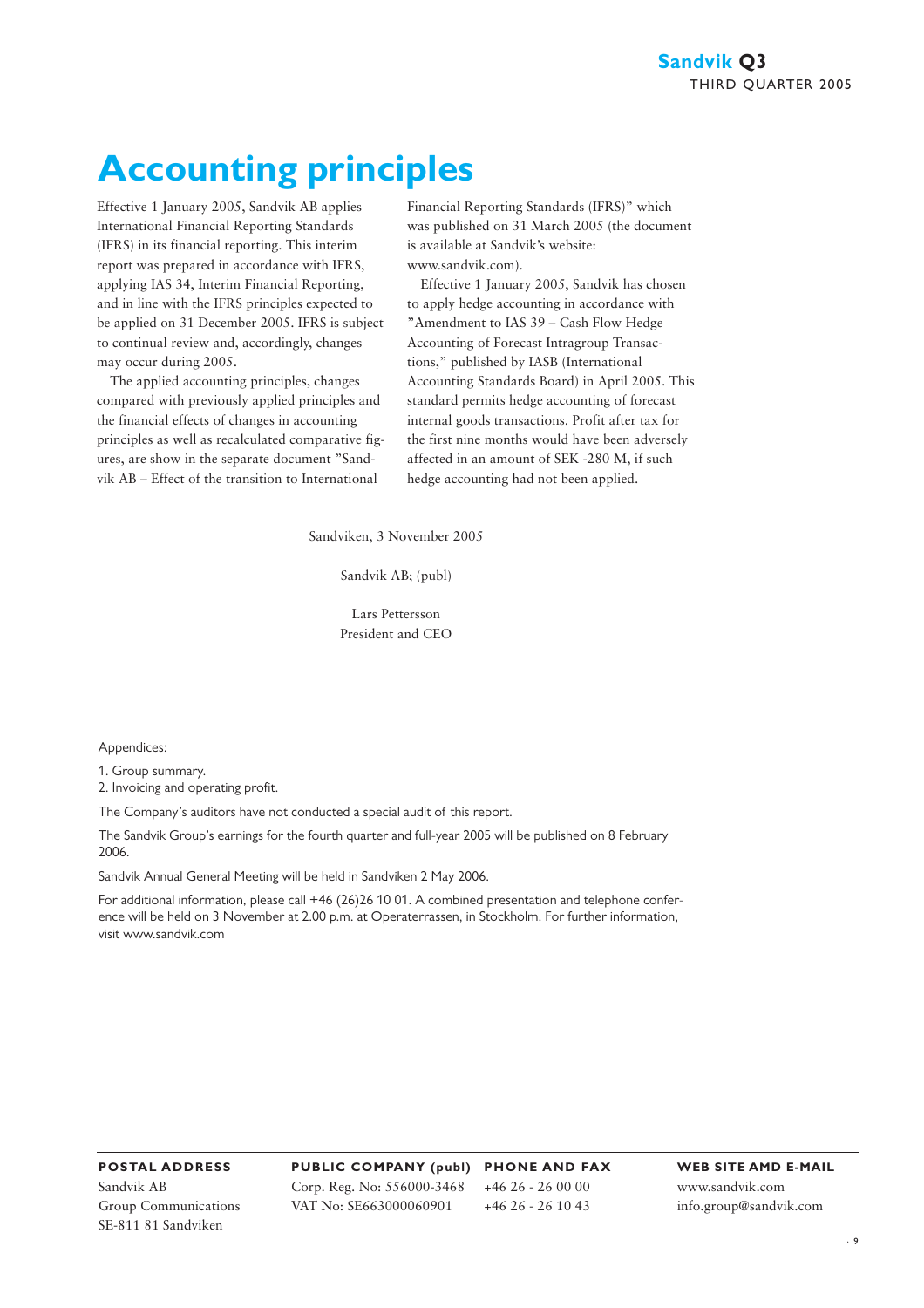## **Appendix 1**

### **CONSOLIDATED FINANCIAL INFORMATION, SEK M**

|                                          | Q <sub>3</sub> | Q <sub>3</sub> | Change | $Q1-3$           | $O1-3$   | Change |
|------------------------------------------|----------------|----------------|--------|------------------|----------|--------|
| <b>INCOME STATEMENT</b>                  | 2005           | 2004           | %      | 2005             | 2004     | %      |
| Invoiced sales                           | 15 5 5 4       | 13 570         | $+15$  | 45 897           | 40 230   | $+14$  |
| Cost of goods sold                       | $-10457$       | $-8980$        | $+16$  | $-30322$         | $-26407$ | $+15$  |
| Gross profit                             | 5 0 9 7        | 4590           | $+11$  | 15 5 7 5         | 13 823   | $+13$  |
| % of invoicing                           | 32.8           | 33.8           |        | 33.9             | 34.4     |        |
| Selling expenses                         | $-2075$        | $-1958$        | $+6$   | $-6403$          | $-5977$  | $+7$   |
| Administrative expenses                  | $-561$         | $-578$         | $-3$   | $-1712$          | $-1648$  | $+4$   |
| R&D-expenses                             | $-312$         | $-309$         | $+1$   | $-989$           | $-977$   | $+1$   |
| Other operating income and expenses      | 112            | 142            | $-21$  | 256              | 278      | -8     |
| Operating profit                         | 2 2 6 1        | 1887           | $+20$  | 6727             | 5499     | $+22$  |
| % of invoicing                           | 14.5           | 13.9           |        | 14.7             | 13.7     |        |
| Interest expenses and similar charges    | $-246$         | $-222$         | $+11$  | $-649$           | $-621$   | $+5$   |
| Interest income                          | 1              | 28             | $-96$  | 67               | 72       | $-7$   |
| Other financial income and expenses, net | $110^{-1}$     |                |        | 108 <sup>1</sup> | 19       |        |
| Profit after financial items             | 2 1 2 6        | 1693           | $+26$  | 6 2 5 3          | 4969     | $+26$  |
| % of invoicing                           | 13.7           | 12.5           |        | 13.6             | 12.4     |        |
| Taxes                                    | $-597$         | $-445$         | $+34$  | $-1753$          | $-1263$  | $+39$  |
| Profit for the period                    | 1 5 2 9        | 1 2 4 8        | $+23$  | 4 5 0 0          | 3706     | $+21$  |
| % of invoicing                           | 9.8            | 9.2            |        | 9.8              | 9.2      |        |
| Minority interests                       | 71             | 60             | $+18$  | 247              | 200      | $+24$  |
| Shareholders' interest                   | 1 4 5 8        | 1 1 8 8        | $+23$  | 4 2 5 3          | 3 5 0 6  | $+21$  |

1) The item is attributable mainly to revaluation of financial instruments for share-related options program and futures rates. The corresponding item in 2004 was reported in operating profit.

|                                                 | Q <sub>3</sub> | O <sub>3</sub> | Change | Q4       |
|-------------------------------------------------|----------------|----------------|--------|----------|
| <b>BALANCE SHEET</b>                            | 2005           | 2004           | %      | 2004     |
| Intangible fixed assets                         | 5 6 5 3        | 5 0 21         | $+13$  | 5 1 3 9  |
| Tangible fixed assets                           | 16 285         | 15 0 96        | $+8$   | 15 070   |
| Financial fixed assets                          | 3 3 4 1        | 2 4 3 1        | $+37$  | 2454     |
| Inventories                                     | 16 3 38        | 13 3 9 3       | $+22$  | 13 459   |
| Current receivables                             | 15 2 61        | 12 785         | $+19$  | 13 5 32  |
| Cash and cash equivalents                       | 2 0 0 7        | 1 6 4 3        | $+22$  | 1720     |
| Total assets                                    | 58 885         | 50 369         | $+17$  | 51 374   |
|                                                 |                |                |        |          |
| Total equity                                    | 22 3 79        | 23 634         | $-5$   | 23 5 5 1 |
| Interest-bearing provisions and liabilities     | 19 420         | 13 430         | $+45$  | 14 207   |
| Non-interest-bearing provisions and liabilities | 17086          | 13 305         | $+28$  | 13 616   |
| Total equity and liabilities                    | 58 885         | 50 369         | $+17$  | 51 374   |
| Net working capital*                            | 18766          | 16 3 9 5       | $+14$  | 16 637   |

\*) Inventories + trade receivables excl. prepaid income taxes – non-interest-bearing liabilities excl. tax liabilities.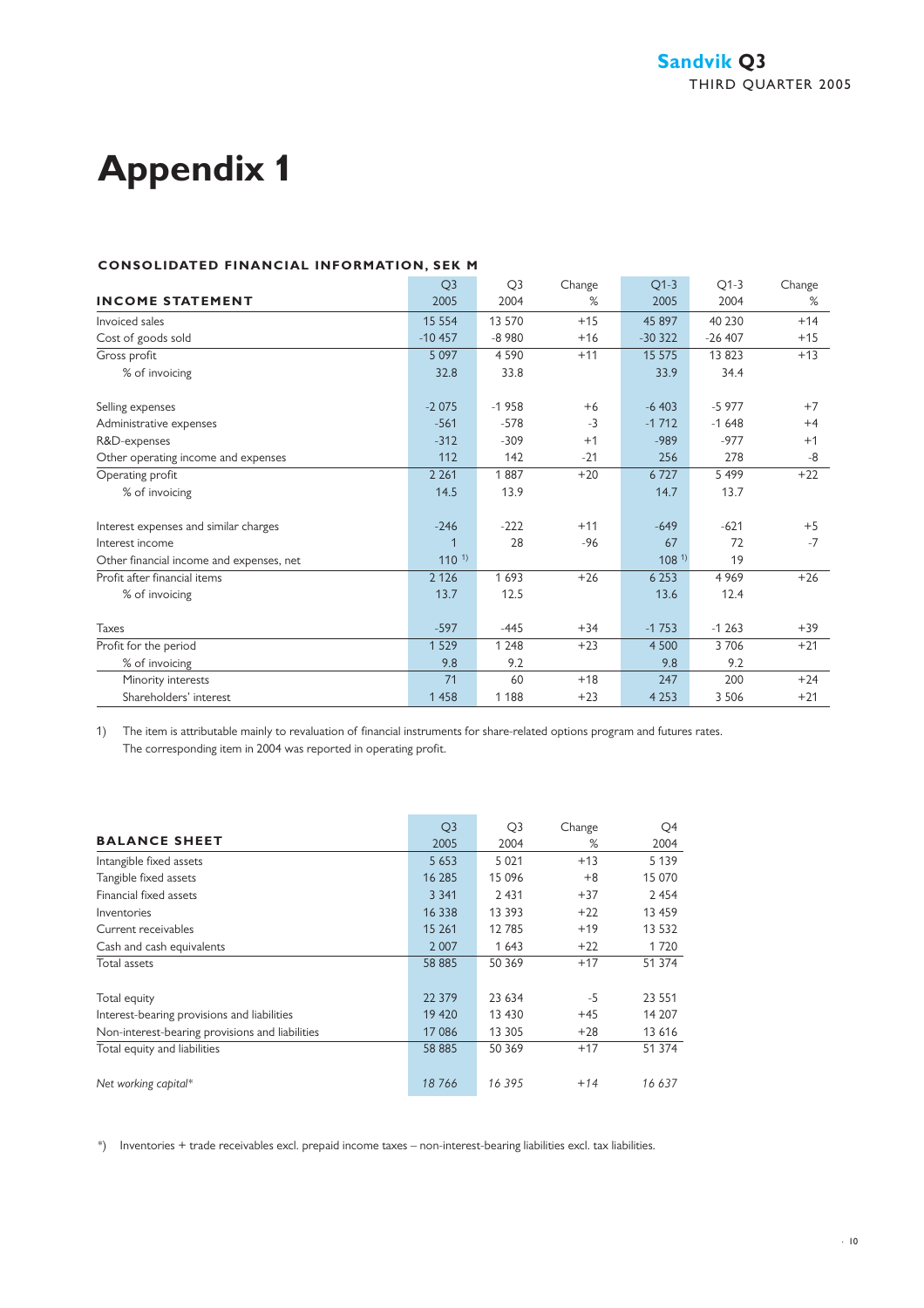## **Appendix 1 (cont)**

|                                                                                 | $Q1-3$   | $O1-3$  |
|---------------------------------------------------------------------------------|----------|---------|
| <b>CHANGE IN TOTAL EQUITY, SEK M</b>                                            | 2005     | 2004    |
| Opening equity as shown in approved balance sheet for the preceding year (IFRS) | 23 5 5 1 | 22 649  |
| Effect of change in accounting principles (IAS 39)                              | 62       |         |
| Opening equity adjusted to new accounting principles                            | 23 613   | 22 649  |
| Exchange differences due to changed currency rates                              | 1 602    | 18      |
| Effect of share based payments                                                  | $-54$    | 11      |
| Effect of hedge accounting in accordance with IAS 39                            | $-230$   |         |
| Dividends to shareholders                                                       | $-3012$  | $-2799$ |
| Buy-back of own shares                                                          |          | $-1060$ |
| Purchase of minority owned shares in subsidiary                                 | $-76$    |         |
| Minority interest in companies aguired during the period                        |          | 19      |
| New issue of shares*                                                            |          | 1 0 9 0 |
| Redemption of own shares                                                        | $-3964$  |         |
| Net profit for the period                                                       | 4 5 0 0  | 3706    |
| Closing equity                                                                  | 22 3 7 9 | 23 634  |

\* Conversion of loans and new issues as a result of outstanding options program.

| <b>CASH FLOW STATEMENT</b>                                          | Q <sub>3</sub> | O <sub>3</sub> | $O1-3$  | $O1-3$  |
|---------------------------------------------------------------------|----------------|----------------|---------|---------|
| <b>SEKM</b>                                                         | 2005           | 2004           | 2005    | 2004    |
| Cash flow from operating activities                                 |                |                |         |         |
| Profit after financial income and expenses                          | $+2126$        | $+1693$        | $+6253$ | $+4969$ |
| Reversal of depreciation                                            | $+709$         | $+655$         | $+2005$ | $+1851$ |
| Adjustment for items that do not require the use of cash            | $+15$          | $-456$         | $-51$   | $-570$  |
| Taxes paid                                                          | $-605$         | $-123$         | $-1592$ | $-894$  |
| Cash flow from operations before changes in working capital         | $+2245$        | $+1769$        | $+6615$ | $+5356$ |
|                                                                     |                |                |         |         |
| Changes in working capital                                          |                |                |         |         |
| Change in inventories                                               | $-71$          | $-316$         | $-1784$ | $-1426$ |
| Change in operating receivables                                     | $+435$         | $-26$          | $-981$  | $-1162$ |
| Change in operating liabilities                                     | $+323$         | $+203$         | $+1210$ | $+961$  |
| Net cash from operating activities                                  | $+2932$        | $+1630$        | $+5060$ | $+3729$ |
|                                                                     |                |                |         |         |
| Cash flow from investing activities                                 |                |                |         |         |
| Aquisitions of companies and shares, net of cash acquired           | $-100$         | $-13$          | $-128$  | $-112$  |
| Investments in tangible fixed assets                                | $-903$         | $-488$         | $-2347$ | $-1961$ |
| Proceeds from sale of companies and shares, net of cash disposed of |                | $+373$         |         | $+388$  |
| Proceeds from sale of tangible fixed assets                         | $+40$          | $+31$          | $+116$  | $+145$  |
| Net cash used in investing activities                               | $-963$         | $-97$          | $-2359$ | $-1540$ |
| Net cash flow after investing activities                            | $+1969$        | $+1533$        | $+2701$ | $+2189$ |
| Cash flow from financing activities                                 |                |                |         |         |
| Change in short-term loans                                          | $+2501$        | $-712$         | $+3746$ | $+1310$ |
| Change in long-term loans                                           | $-128$         | $-123$         | $+602$  | $-90$   |
| Reacquisition of own shares                                         |                | $-852$         |         | $-1060$ |
| Issue of shares in connection with exercise of options              |                |                |         | $+117$  |
| Redemption program of own shares                                    | $-4122$        |                | $-3964$ |         |
| Dividends paid                                                      |                |                | $-3012$ | $-2799$ |
| Net cash used in financing activities                               | $-1749$        | $-1687$        | $-2628$ | $-2522$ |
| Cash-flow of the period                                             | $+220$         | $-154$         | $+73$   | $-333$  |
| Cash and cash equivalents at beginning of the period                | 1731           | 1804           | 1720    | 1972    |
| Exchange-rate differences in cash and cash equivalents              | $+56$          | $-7$           | $+214$  | $+4$    |
| Cash and cash equivalents at the end of the period                  | 2 0 0 7        | 1 6 4 3        | 2 0 0 7 | 1 6 4 3 |